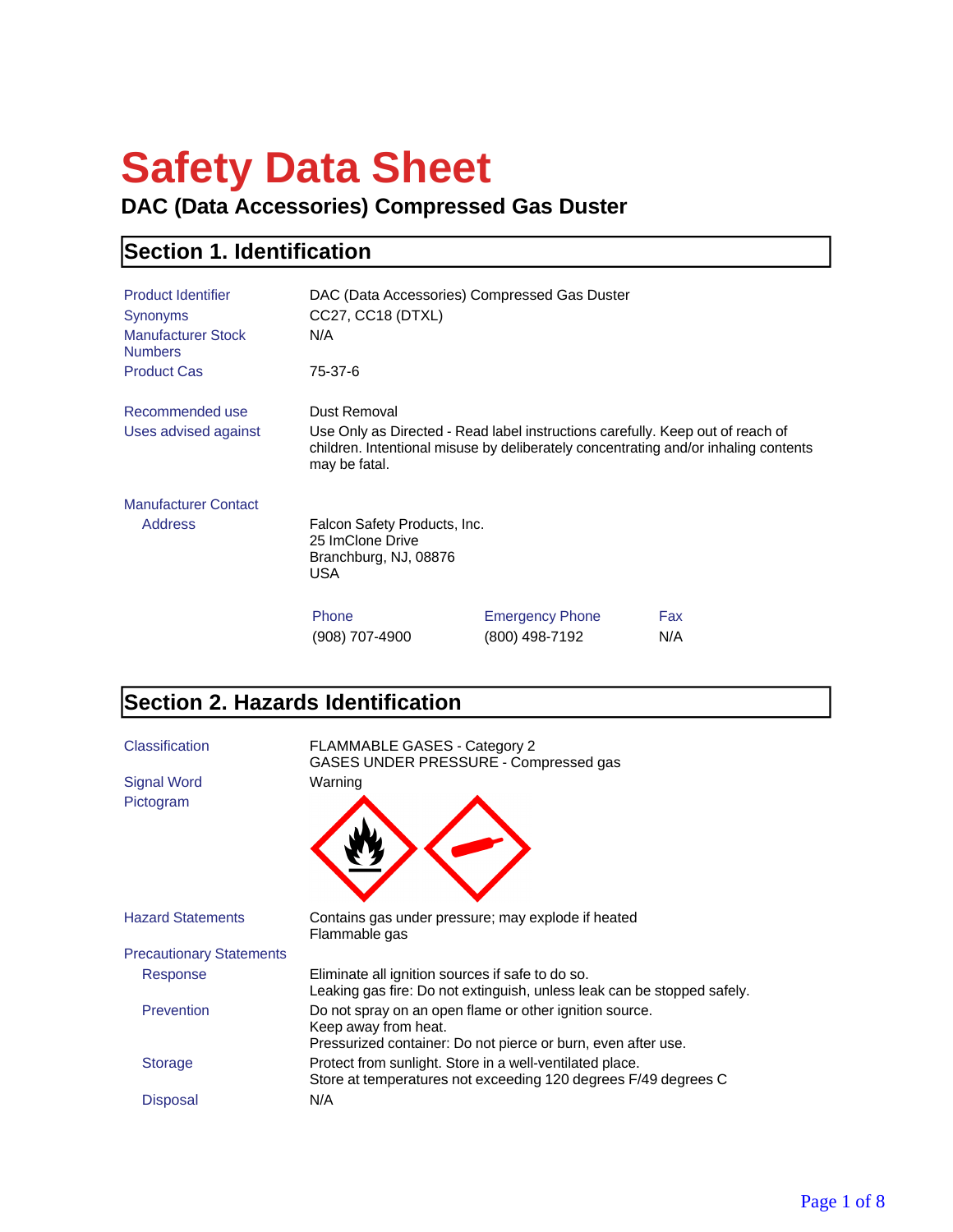| General                                    | Keep out of reach of children |
|--------------------------------------------|-------------------------------|
| Ingredients of unknown<br>toxicity         | $0\%$                         |
| <b>Hazards not Otherwise</b><br>Classified | N/A                           |

No Data Available

#### **Section 3. Ingredients**

| CAS      | <b>Ingredient Name</b> | <b>Weight %</b> |
|----------|------------------------|-----------------|
| 175-37-6 | Ethane, 1,1-difluoro-  | 100 %           |

**Occupational exposure limits, if available, are listed in Section 8.**

#### **Section 4. First-Aid Measures**

| <b>General Advice</b>             | Never give anything by mouth to an unconscious person. When symptoms persist<br>or in all cases of doubt, seek medical advice.                                                                                  |
|-----------------------------------|-----------------------------------------------------------------------------------------------------------------------------------------------------------------------------------------------------------------|
| Inhalation                        | Remove from exposure, lie down. Move to fresh air. Keep patient warm and at rest.<br>If not breathing, give artificial respiration. If breathing is difficult, give oxygen. Get<br>immediate medical attention. |
| <b>Skin</b>                       | Take off all contaminated clothing immediately. Flush area with lukewarm water.<br>Do not use hot water. If frostbite has occurred, call a physician.                                                           |
| Eye                               | Hold eyelids apart and flush eyes with plenty of water for at least 15 minutes. Get<br>medical attention.                                                                                                       |
| Ingestion                         | Is not considered a potential route of exposure.                                                                                                                                                                |
| Most important<br>delayed         | Anaesthetic effects: light-headedness, irregular heartbeat with a strange sensation<br>symptoms/effects, acute and in the chest, heart thumping, apprehension, feeling of fainting, dizziness or<br>weakness.   |
| <b>Protection of First-aiders</b> | If potential for exposure exists refer to Section 8 for specific personal protective<br>equipment.                                                                                                              |
| Notes to Physician                | Because of possible disturbances of cardiac rhythm catecholamine drugs, such as<br>epinephrine, which may be used in situations of emergency life support, should be<br>used with special caution.              |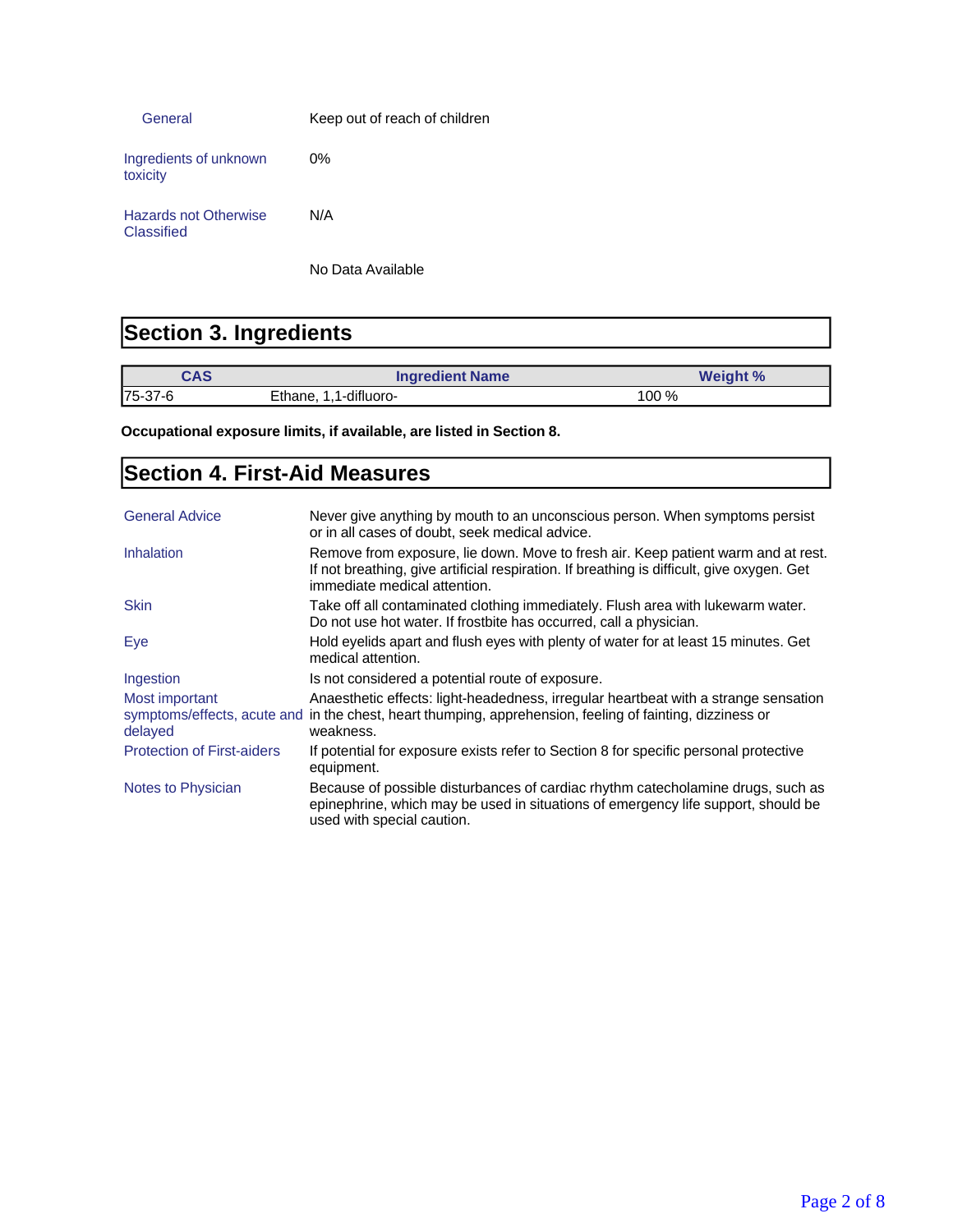## **Section 5. Fire Fighting Measures**

| <b>Suitable Extinguishing</b><br>Media           | Water spray, water fog, dry chemical, alcohol resistant foam, carbon dioxide (CO2)                                                                                                                                                                                                                                                                                                                                                                                                      |
|--------------------------------------------------|-----------------------------------------------------------------------------------------------------------------------------------------------------------------------------------------------------------------------------------------------------------------------------------------------------------------------------------------------------------------------------------------------------------------------------------------------------------------------------------------|
| Unsuitable Extinguishing<br>Media                | No applicable data available.                                                                                                                                                                                                                                                                                                                                                                                                                                                           |
| <b>Specific Hazards</b>                          | Flammable. This substance's fire decomposition by-products will include<br>hydrofluoric acid and possibly carbonyl flouride. Avoid contact with these materials,<br>which are toxic and irritating. Evacuate personnel immediately in the event of a fire<br>involving this substance. Vapors may form explosive mixtures with air. Vapors are<br>heavier than air and may spread along floors. Vapors or gases may travel<br>considerable distances to ignition source and flash back. |
| Special protective<br>equipment for firefighters | Use personal protective equipment. Wear neoprene gloves during cleaning up<br>work after a fire. Exposure to decompositon products may be a hazard to health.                                                                                                                                                                                                                                                                                                                           |
| <b>Further Information</b>                       | Use extinguishing measures that are appropriate to local circumstances and the<br>surrounding environment. Cool containers/tanks with water spray.                                                                                                                                                                                                                                                                                                                                      |

#### **Section 6. Accidental Release Measures**

| NOTE:                                        | Review FIRE FIGHTING MEASURES and HANDLING (PERSONNEL) sections<br>before proceeding with clean-up. Use appropriate PERSONAL PROTECTIVE<br>EQUIPMENT during clean-up.                                                                                                                                                                                                  |
|----------------------------------------------|------------------------------------------------------------------------------------------------------------------------------------------------------------------------------------------------------------------------------------------------------------------------------------------------------------------------------------------------------------------------|
| Safeguards (Personnel)                       | Evacuate personnel to safe areas. Ventilate the area. Refer to protective measures<br>listed in sections 7 and 8.                                                                                                                                                                                                                                                      |
| Spill Clean-up                               | If this product is spilled and not recovered, or is recovered as a waste for treatment<br>and disposal, the CERCLA Reportable Quantity is 100 lbs. (release of an Unlisted<br>Hazardous Waste with the Characteristic of Ignitability). Evaporates. Ventilate area<br>using forced ventilation, especially low or enclosed places where heavy vapors<br>might collect. |
| <b>Accidental Release</b><br><b>Measures</b> | Wear self-contained breathing apparatus (SCBA).                                                                                                                                                                                                                                                                                                                        |

## **Section 7. Handling and Storage**

| Handling (Personnel)        | Avoid breathing vapors or mist. Avoid contact with skin, eyes and clothing. Provide<br>sufficient air exchange and/or exhaust in work rooms. For personal protection see<br>section 8. Handle in accordance with good industrial hygiene and safety practice.                                                                                                                                                                                                                                                                                                                               |
|-----------------------------|---------------------------------------------------------------------------------------------------------------------------------------------------------------------------------------------------------------------------------------------------------------------------------------------------------------------------------------------------------------------------------------------------------------------------------------------------------------------------------------------------------------------------------------------------------------------------------------------|
| Handling (Physical Aspects) | Vapors are heavier than air and may spread along floors. Vapors may form<br>flammable mixture with air. The product should only be used in areas from which all<br>naked lights and other sources of ignition have been excluded. Electrical<br>equipment should be protected to the appropirate standard. No sparking tools<br>should be used. Take measures to prevent the build up of electrostatic charge.<br>Keep away from open flames, hot surfaces and sources of ignition. When using<br>DO NOT SMOKE. Do not use in areas where vapors may accumulate such as<br>paper shredders. |
| <b>Dust Explosion class</b> | Not applicable                                                                                                                                                                                                                                                                                                                                                                                                                                                                                                                                                                              |
| <b>Storage</b>              | Keep container tightly closed and in a dry, well-ventilated location. Store in original<br>container. The product has an indefinite shelf life when stored properly.                                                                                                                                                                                                                                                                                                                                                                                                                        |
| <b>Storage Period</b>       | Recommended shelf life - 10 years provided product is stored in a dry location as<br>directed.                                                                                                                                                                                                                                                                                                                                                                                                                                                                                              |
| <b>Storage Temperature</b>  | Do not expose to temperatures above 120 degrees F (49 degrees C) as<br>overheating could cause can to burst. DO NOT leave in direct sunlight or enclosed<br>vehicle.                                                                                                                                                                                                                                                                                                                                                                                                                        |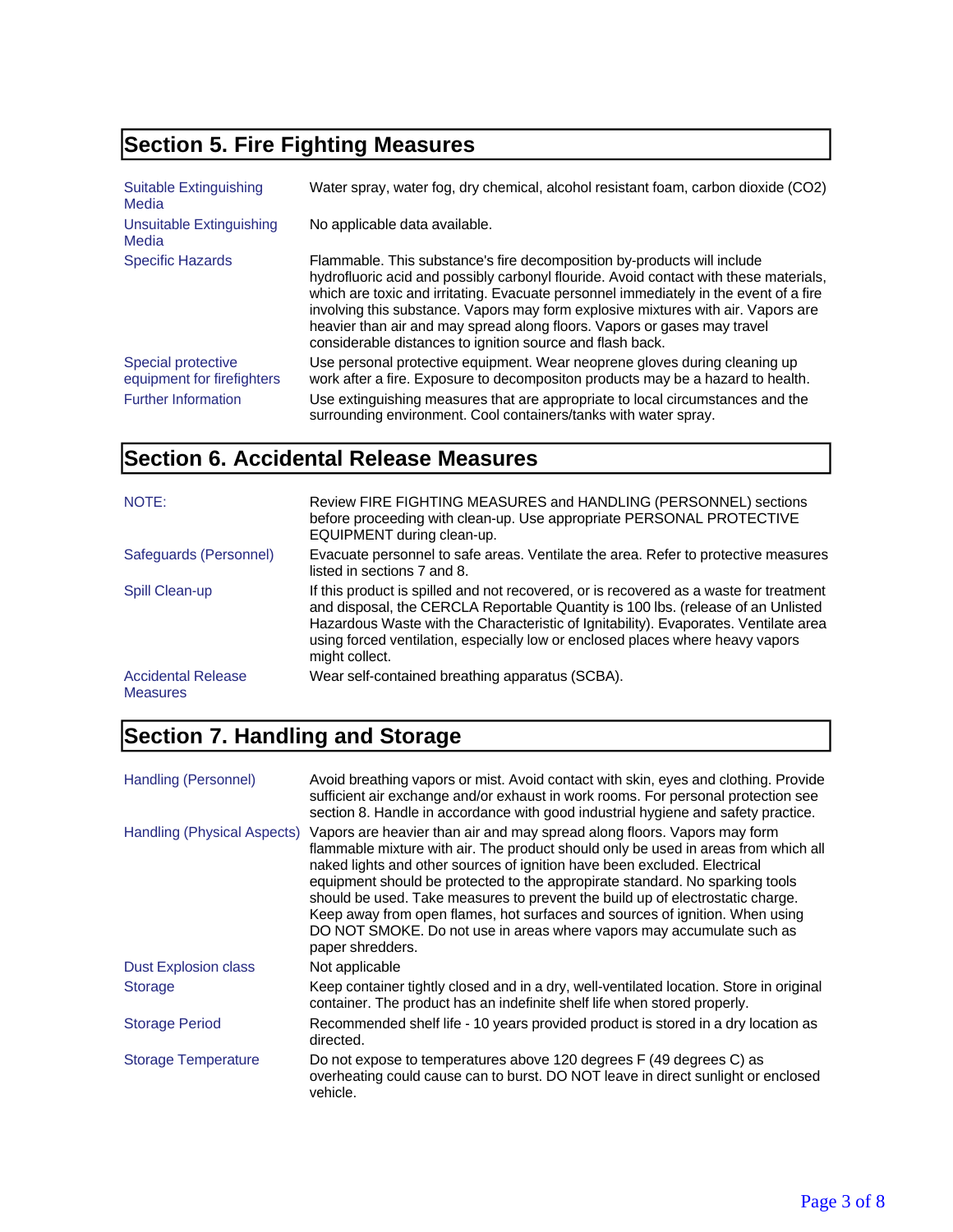## **Section 8. Exposure Controls/Personal Protection**

| <b>Occupational Exposure</b><br>Limits   | <b>Ingredient Name</b>                                                                                                                                    | <b>ACGIH TLV</b> | <b>OSHA PEL</b> | STEL |
|------------------------------------------|-----------------------------------------------------------------------------------------------------------------------------------------------------------|------------------|-----------------|------|
|                                          | Ethane, 1,1-difluoro-                                                                                                                                     | N/A              | N/A             | N/A  |
| <b>Personal Protective</b><br>Equipment  | N/A                                                                                                                                                       |                  |                 |      |
| <b>Engineering controls</b>              | Ensure adequate ventilation, especially in confined areas. Use respiratory<br>protection if needed.                                                       |                  |                 |      |
| Eye/Face Protection                      | Wear safety glasses with side shields. Direct contact with liquid may cause<br>frostbite.                                                                 |                  |                 |      |
| <b>Respiratory Protection</b>            | For rescue use self-contained breathing apparatus. Vapors are heavier than air<br>and can cause suffication by reducing oxygen available for breathing.   |                  |                 |      |
| Skin and body protection                 | As required by employer code. If there is risk of skin contact, wear protective<br>clothing, gloves, etc. Direct contact with liquid can cause frostbite. |                  |                 |      |
| <b>General Hygiene</b><br>Considerations | Handle in accordance with good industrial hygiene and safety practices.                                                                                   |                  |                 |      |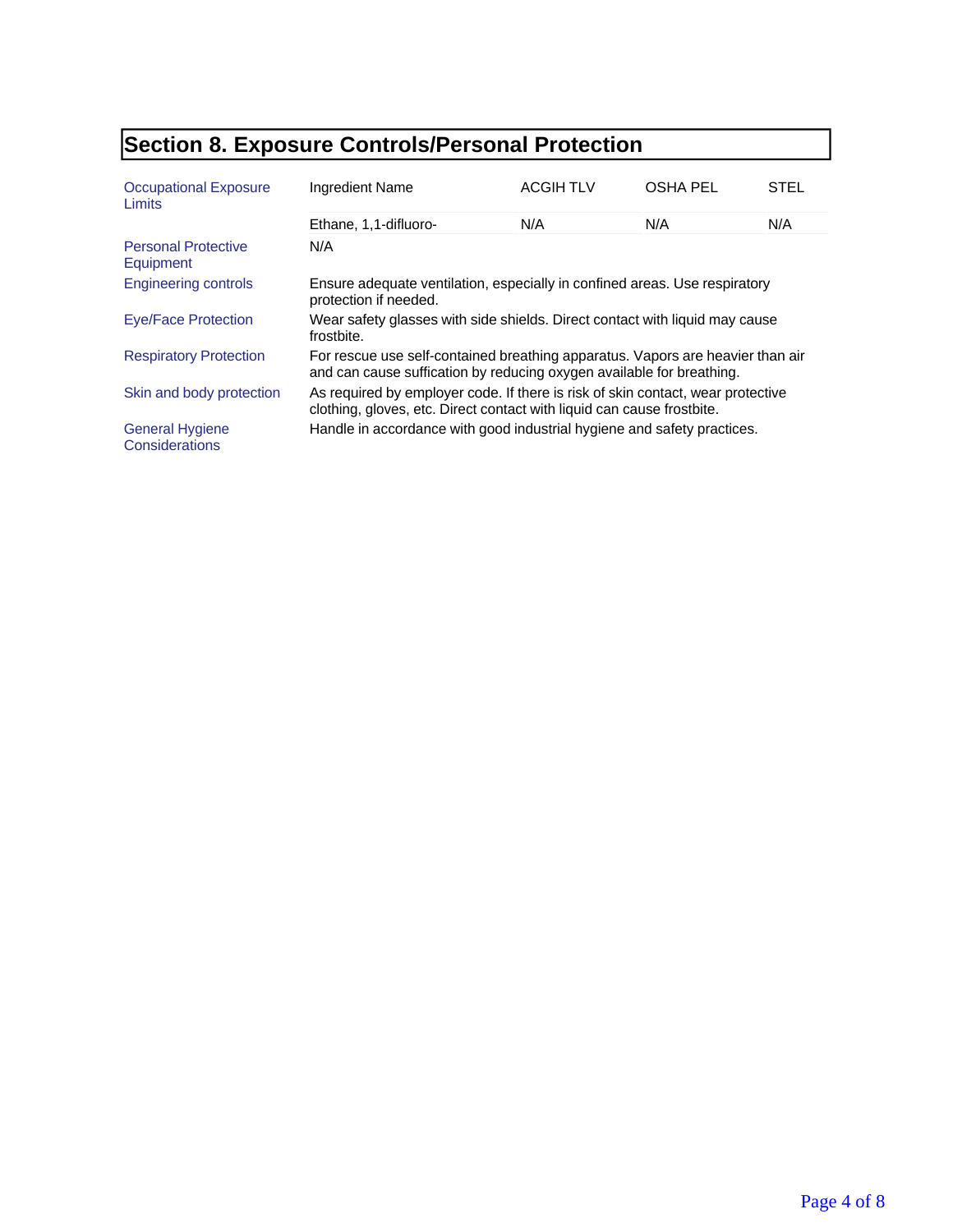## **Section 9. Physical and Chemical Properties**

| <b>Physical State</b>                 | Gas                             |
|---------------------------------------|---------------------------------|
| Color                                 | Clear                           |
| Odor                                  | slight, ether-<br>like          |
| Odor Threshold                        | No applicable<br>data available |
| <b>Solubility</b>                     | Water -<br>Slightly             |
| Partition coefficient Water/n-octanol | N/A                             |
| VOC%                                  | N/A                             |
| <b>Viscosity</b>                      | No applicable<br>data available |
| <b>Specific Gravity</b>               | 0.91                            |
| <b>Density lbs/Gal</b>                | 0.9                             |
| <b>Pounds per Cubic Foot</b>          | N/A                             |
| <b>Flash Point</b>                    | <-58°F (<-50°                   |
|                                       | C)                              |
| <b>FP Method</b>                      | N/A                             |
| Ph                                    | Neutral                         |
| <b>Melting Point</b>                  | No applicable<br>data available |
| <b>Boiling Point</b>                  | -13 °F (-25 °<br>C)             |
| <b>Boiling Range</b>                  | N/A                             |
| LEL                                   | 3.9                             |
| UEL                                   | 16.9                            |
| <b>Evaporation Rate</b>               | No applicable<br>data available |
| Flammability                          | Flammable                       |
| <b>Decomposition Temperature</b>      | N/A                             |
| <b>Auto-ignition Temperature</b>      | No applicable<br>data available |
| <b>Vapor Pressure</b>                 | 5,960 KPa at<br>77F (25C)       |
| <b>Vapor Density</b>                  | 2.4 at 77F<br>(25C) (Air=1)     |

# **Section 10. Stability and Reactivity**

| Reactivity                                        | Stable under recommended storage conditions.                                                                                                                                                           |
|---------------------------------------------------|--------------------------------------------------------------------------------------------------------------------------------------------------------------------------------------------------------|
| <b>Chemical Stability</b>                         | The product is chemically stable under recommended storage conditions.                                                                                                                                 |
| <b>Conditions to Avoid</b>                        | Aerosol containers are unstable at temperatures above 120 degrees F/49 degrees                                                                                                                         |
| Incompatible Materials                            | Incompatible products include Alkali metals, Alkaline earth metals, powdered<br>metals, powdered metal salts.                                                                                          |
| <b>Hazardous Decomposition</b><br><b>Products</b> | Decomposition products are hazardous. This material can be decomposed by high<br>temperatures (open flames, glowing metal surfaces, etc.) forming hydrofluoric acid<br>and possibly carbonyl fluoride. |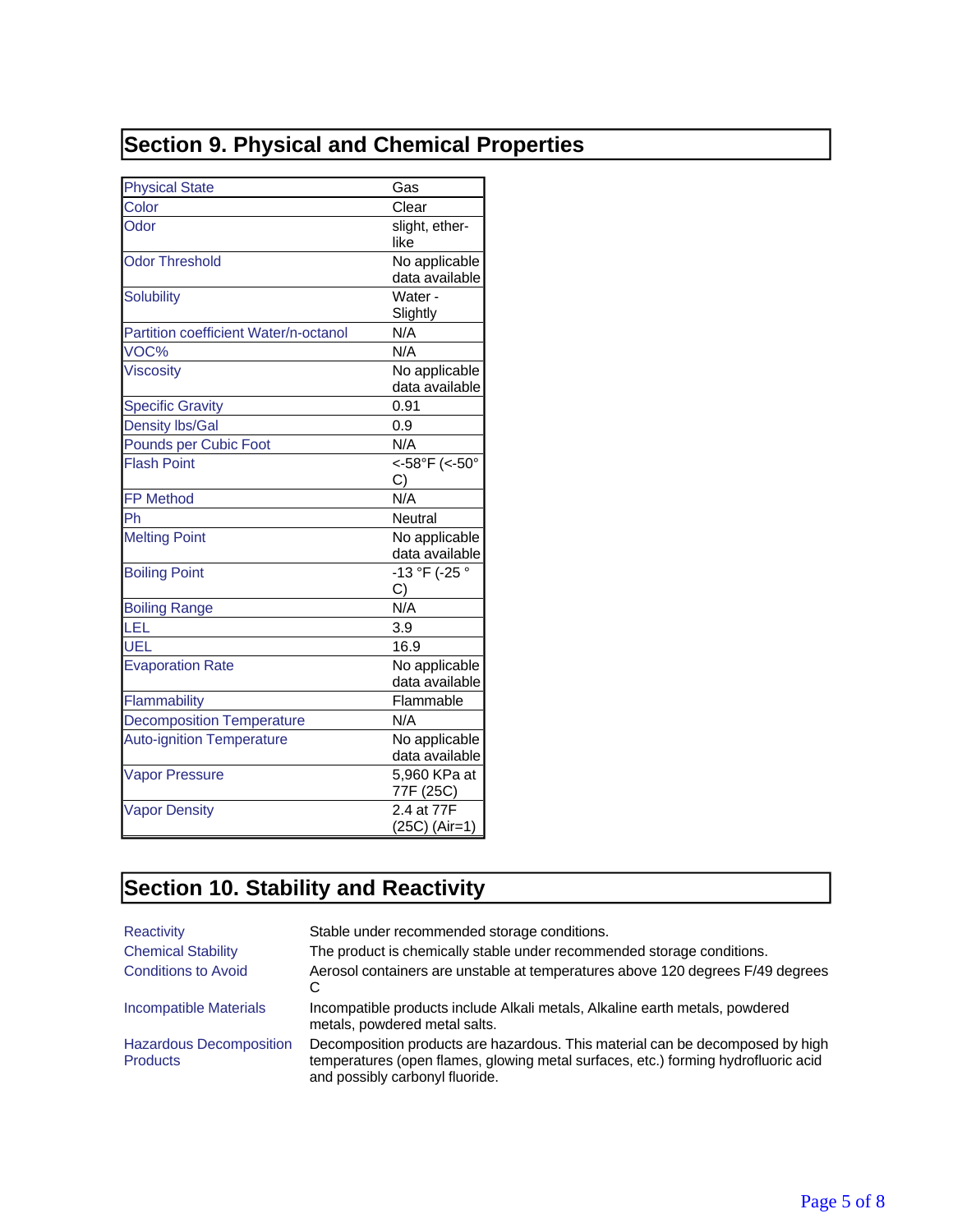## **Section 11. Toxicological Information**

|                                            | Component Analysis - LC50 1,1-Difluoroethane - > 64000 ppm rat                                                                                                                                                                                    |
|--------------------------------------------|---------------------------------------------------------------------------------------------------------------------------------------------------------------------------------------------------------------------------------------------------|
| Component analysis - Oral<br>LD50          | 1,1-Difluoroethane - 1500 mg/kg rat                                                                                                                                                                                                               |
| <b>Effects of Acute Exposure -</b><br>Eye  | Contact with liquid may cause frostbite                                                                                                                                                                                                           |
| Effects of Acute Exposure -<br><b>Skin</b> | Contact with liquid may cause frostbite                                                                                                                                                                                                           |
| Effects of Acute Exposure -<br>Inhalation  | Excessive intentional inhalation may cause respiratory tract irritation and central<br>nervous system effect (headaches, dizziness). Vapors may cause dizziness or<br>suffocation.                                                                |
| Effects of Acute Exposure -<br>Ingestion   | Not a normal route of exposure                                                                                                                                                                                                                    |
| Sensitization                              | Non-hazardous by WHMIS/OSHA criteria.                                                                                                                                                                                                             |
| Carcinogenicity                            | Not classifiable as a human carcinogen. Animal testing did not show carcinogenic<br>effects. None of the components present in this material at concentrations equal to<br>or greater than 0.1% are listed by IARC, NTP, or OSHA as a carcinogen. |
| <b>Mutagenicity</b>                        | Animal testing did not show any mutagenic effects. Did not cause genetic damage<br>in cultured bacterial cells. Tests on mammalian cell cultures showed mutagenic<br>effects.                                                                     |
| <b>Reproductive Toxicity</b>               | No toxcicity to reproduction. Animal testing showed no reproductive toxicity.                                                                                                                                                                     |
| Teratogenicity                             | Animal testing showed no developmental toxicity.                                                                                                                                                                                                  |
| <b>Further Information</b>                 | Cardiac sensitization threshold limit: 405000 mg/m3                                                                                                                                                                                               |

## **Section 12. Ecological Information**

| <b>Aquatic Toxicity</b> | 1,1-Difluoroethane 96 h LC50: Fish 295.78 mg/l 96 h EC50: Algae 47.76 mg/l 48 |
|-------------------------|-------------------------------------------------------------------------------|
|                         | h EC50 : Daphnia (water flea) 146.7 mg/l                                      |

#### **Section 13. Disposal**

| <b>Waste Disposal Methods</b> | Comply with applicable Federal, State/Provincial and Local Regulations. May be a<br>RCRA Hazardous waste due to the ignitability characteristic. Do not puncture or<br>incinerate container. |
|-------------------------------|----------------------------------------------------------------------------------------------------------------------------------------------------------------------------------------------|
| Contaminated Packaging        | Not Available                                                                                                                                                                                |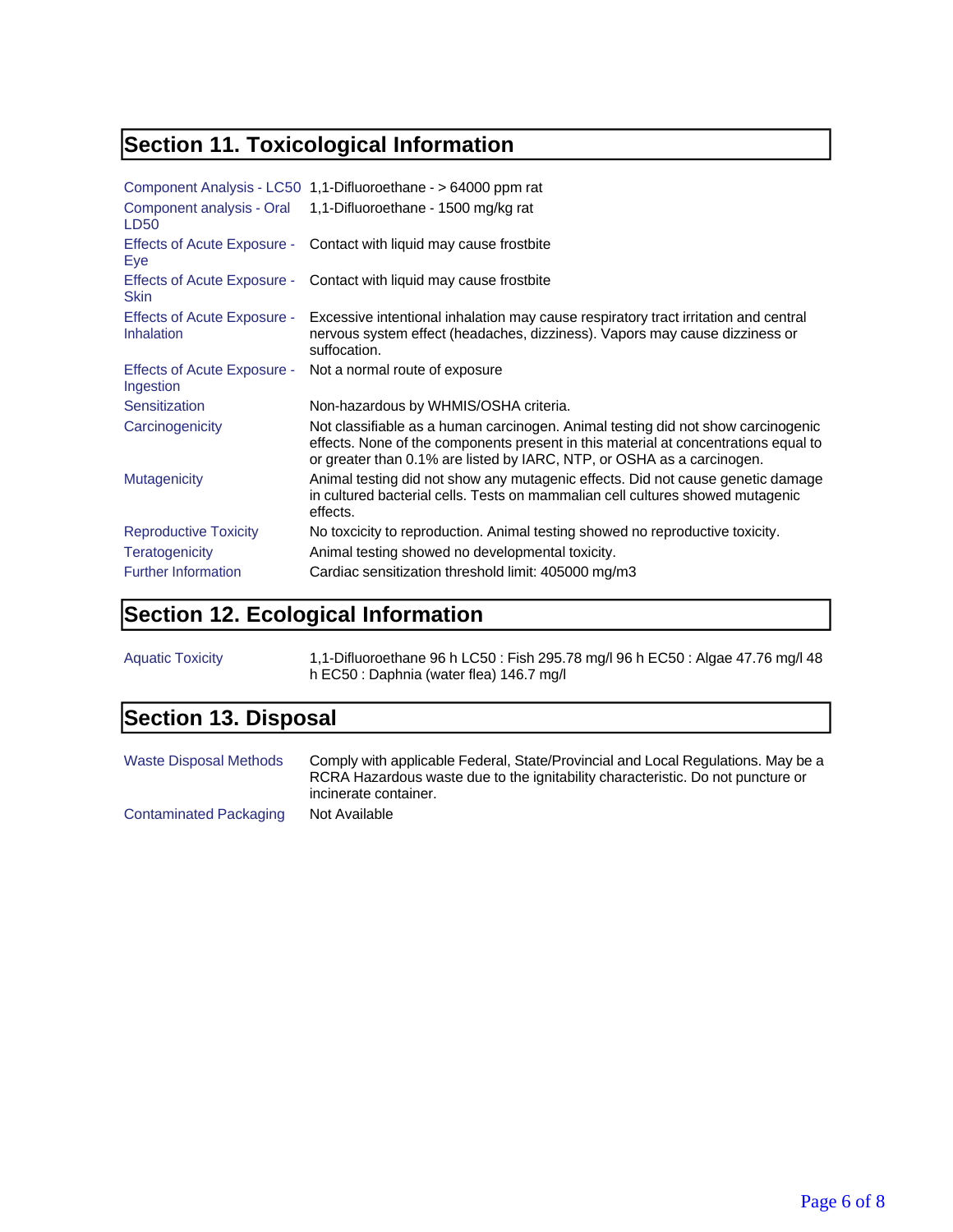# **Section 14. Transport Information**

| <b>UN Number</b>               | 1030                                                                                                                                                                                                                                             |
|--------------------------------|--------------------------------------------------------------------------------------------------------------------------------------------------------------------------------------------------------------------------------------------------|
| UN Proper Shipping Name        | 1,1-Difluoroethane                                                                                                                                                                                                                               |
| <b>DOT Classification</b>      | 2.1                                                                                                                                                                                                                                              |
| <b>Packing Group</b>           | N/A                                                                                                                                                                                                                                              |
| <b>Packaging Exceptions</b>    | Note: Falcon Safety Products has been granted a DOT special permit. A copy of<br>DOT Special Permit SP-11516 can be obtained by calling Falcon Safety Products,<br>Inc. at 908-707-4900.                                                         |
| Goods (TDG - Canada)           | Transportation of Dangerous Proper Shipping name: 1,1-Difluoroethane Hazard Class: 2.1 UN number: 1030<br>Packaging Exceptions: Limited quantity (containers up to 125mL)                                                                        |
| <b>IATA/ICAO (Air)</b>         | Proper Shipping Name: 1,1-Difuoroethane. Hazard Class: 2.1. UN Number: 1030.<br>Maximum Net Quantity Packaging: Cargo Aircraft only - 150 kg maximum<br>(forbidden on passenger aircraft). Maximum Net Quantity packaging cargo only:<br>150 kg. |
| <b>IMDG</b> (Marine Transport) | Proper Shipping Name: 1,1-DIFLUOROETHANE. Hazard Class: 2.1. UN Number:<br>1030.                                                                                                                                                                 |
| Additional Information         | TDG Canada: Falcon Safety Products has been granted Equivalency Certificate<br>SU 9211 (ren. 1) by the TCSS, TDGD to offer for transport by road, rail and marine.                                                                               |

## **Section 15. Regulatory Information**

| Canadian Federal<br><b>Regulations</b>    | This product has been classified in accordance with the hazard criteria of the<br>Controlled Products Regulations and the SDS contains all the information required<br>by the Controlled Products Regulations. |
|-------------------------------------------|----------------------------------------------------------------------------------------------------------------------------------------------------------------------------------------------------------------|
| <b>WHMIS Status</b>                       | Controlled                                                                                                                                                                                                     |
| <b>WHMIS Classification</b>               | Class A - Compressed Gas, Class B - Division 1 - Flammable Gas                                                                                                                                                 |
| <b>TSCA</b>                               | On the inventory, or in compliance with the inventory.                                                                                                                                                         |
| SARA 313 Regulated<br>Chemical(s)         | This material does not contain any chemical components with known CAS<br>numbers that exceed the threshold (De Minimis) reporting levels established by<br>SARA Title III, Section 313.                        |
| <b>US Federal Regulations</b>             | This product is a "Hazardous Chemical" as defined by the OSHA Hazard<br>Communication Standard, 29 CFR 1910.1200.                                                                                              |
| NJ Right to Know Regulated<br>Chemical(s) | Substances on the New Jersey Workplace Hazardous Substance List present at a<br>concentration of 1% or more (0.1% for substances identified as carcinogens,<br>mutagens or teratogens): 1,1-Difluoroethane.    |
| California Prop. 65                       | This product does not contain a chemical known to the State of California to cause<br>cancer, birth defects or other reproductive harm.                                                                        |
| Canada Domestic<br>Substances List (DSL)  | This product is listed on the DSL inventory list and complies with the inventory<br>requirements administered by the governing country.                                                                        |